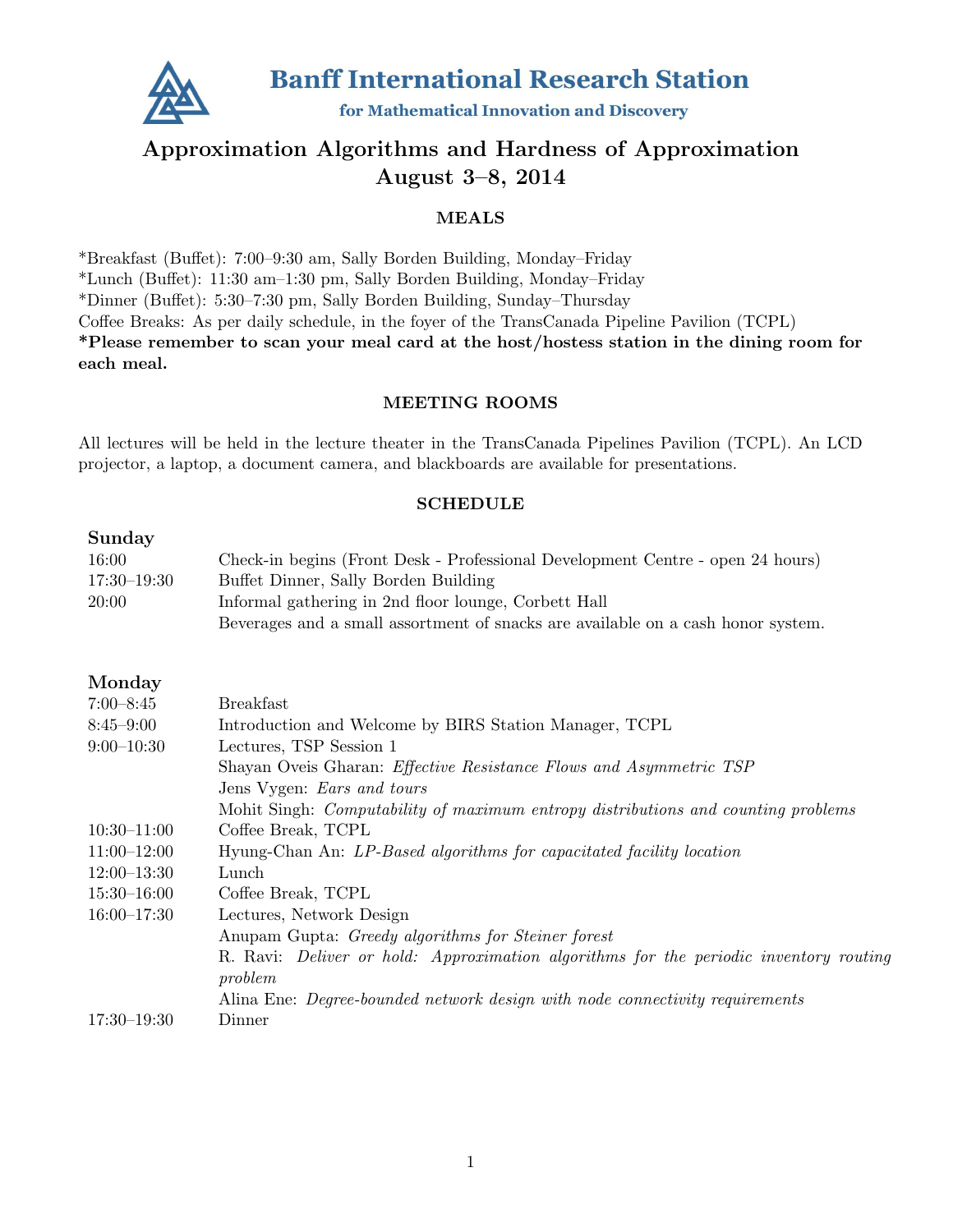# Tuesday

| $7:00 - 9:00$   | <b>Breakfast</b>                                                                       |
|-----------------|----------------------------------------------------------------------------------------|
| $9:00-10:30$    | Lectures, Cuts and spectral algorithms                                                 |
|                 | Yury Makarychev: Nonuniform graph partitioning with unrelated weights                  |
|                 | Konstantin Makarychev: Constant factor approximation for balanced cut in the PIE model |
|                 | Tasos Sidiropoulos: Spectral concentration, robust k-center, and simple clustering     |
| $10:30 - 11:00$ | Coffee Break, TCPL                                                                     |
| $11:00 - 12:00$ | Prasad Raghavendra: On the power of symmetric $LP/SDP$ relaxations                     |
| $12:00 - 13:00$ | Lunch                                                                                  |
| $13:00 - 14:00$ | Guided Tour of The Banff Centre; meet in the 2nd floor lounge, Corbett Hall            |
| 14:00           | Group Photo; meet in foyer of TCPL.                                                    |
| $15:30 - 16:00$ | Coffee Break, TCPL                                                                     |
| $16:00 - 17:30$ | Lectures, Miscellaneous                                                                |
|                 | Nisheeth Vishnoi: TSP on regular graphs and beyond                                     |
|                 | Chaitanya Swamy: Region-growing and combinatorial algorithms for k-route cut problems  |
|                 | Ola Svensson: Combinatorial algorithm for restricted max-min fair allocation           |
| $17:30 - 19:30$ | Dinner                                                                                 |

# Wednesday

| $7:00 - 9:00$   | <b>Breakfast</b>                                                                     |
|-----------------|--------------------------------------------------------------------------------------|
| $9:00-10:30$    | Lectures, Constraint satisfaction problems                                           |
|                 | Jan Vondrak: Approximability of multiway partitioning problems and lower bounds from |
|                 | <i>Sperner's colorings</i>                                                           |
|                 | Madhur Tulsiani: A characterization of strong approximation resistance               |
|                 | Per Austrin: $(2+\epsilon)$ -SAT is NP-hard                                          |
| $10:30 - 11:00$ | Coffee Break, TCPL                                                                   |
| $11:00-12:00$   | Irit Dinur, Open questions in parallel repetition of games and PCPs                  |
| $12:00 - 13:30$ | Lunch                                                                                |
|                 | Free Afternoon                                                                       |
| $17:30 - 19:30$ | Dinner                                                                               |

# Thursday

| $7:00 - 9:00$   | <b>Breakfast</b>                                                                           |
|-----------------|--------------------------------------------------------------------------------------------|
| $9:00-10:30$    | Lectures, Satisfiability                                                                   |
|                 | Moses Charikar: Smoothed analysis of tensor decompositions                                 |
|                 | Anke van Zuylen: On some recent MAX SAT approximation algorithms                           |
|                 | Matthias Poloczek: Limitations of greedy algorithms for MAX SAT                            |
| $10:30 - 11:00$ | Coffee Break, TCPL                                                                         |
| $11:00-12:00$   | David Steurer: Sum-of-squares method, tensor decomposition, and dictionary learning        |
| $12:00-13:30$   | Lunch                                                                                      |
| $15:30 - 16:00$ | Coffee Break, TCPL                                                                         |
| $16:00 - 17:30$ | Lectures, Geometry                                                                         |
|                 | Thomas Rothvoss: Constructive discrepancy minimization for convex sets                     |
|                 | James Lee: Talagrand's convolution conjecture and anti-concentration of smoothed functions |
|                 | Andreas Wiese: Approximation schemes for maximum weight independent set of rectangles      |
| $17:30 - 19:30$ | Dinner                                                                                     |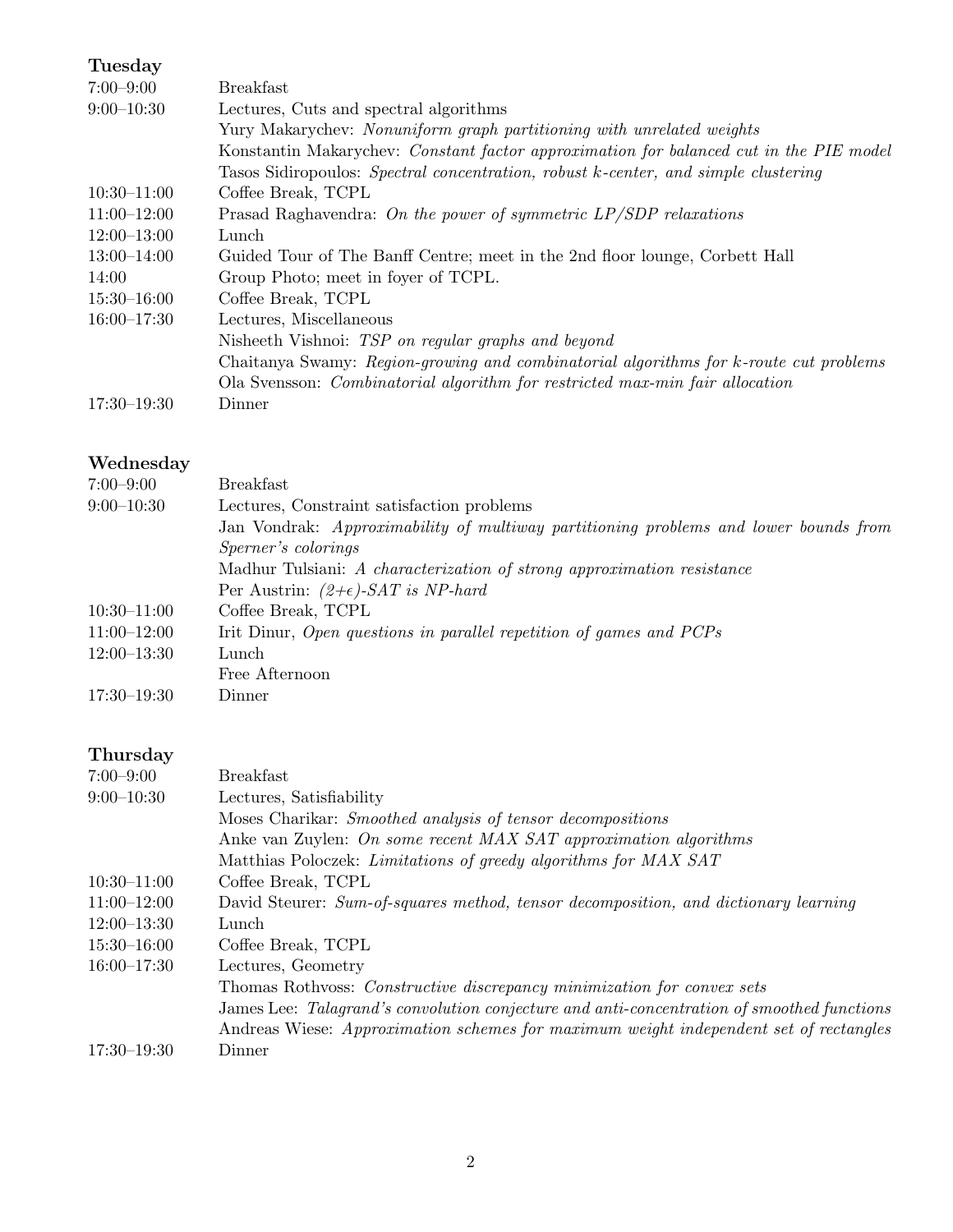| Friday        |                                                                                     |
|---------------|-------------------------------------------------------------------------------------|
| $7:00 - 9:00$ | <b>Breakfast</b>                                                                    |
| $9:00-10:00$  | Lectures, Parting shots                                                             |
|               | Mohammad Salvatipour: Approximation Algorithms for Minimum-Load k-Facility Location |
|               | Chandra Chekuri: Routing and Treewidth                                              |
| $10: -10:30$  | Coffee Break, TCPL                                                                  |
| $11:30-13:30$ | Lunch                                                                               |

# Checkout by 12 noon.

\*\* 5-day workshop participants are welcome to use BIRS facilities (BIRS Coffee Lounge, TCPL and Reading Room) until 3 pm on Friday, although participants are still required to checkout of the guest rooms by 12 noon. \*\*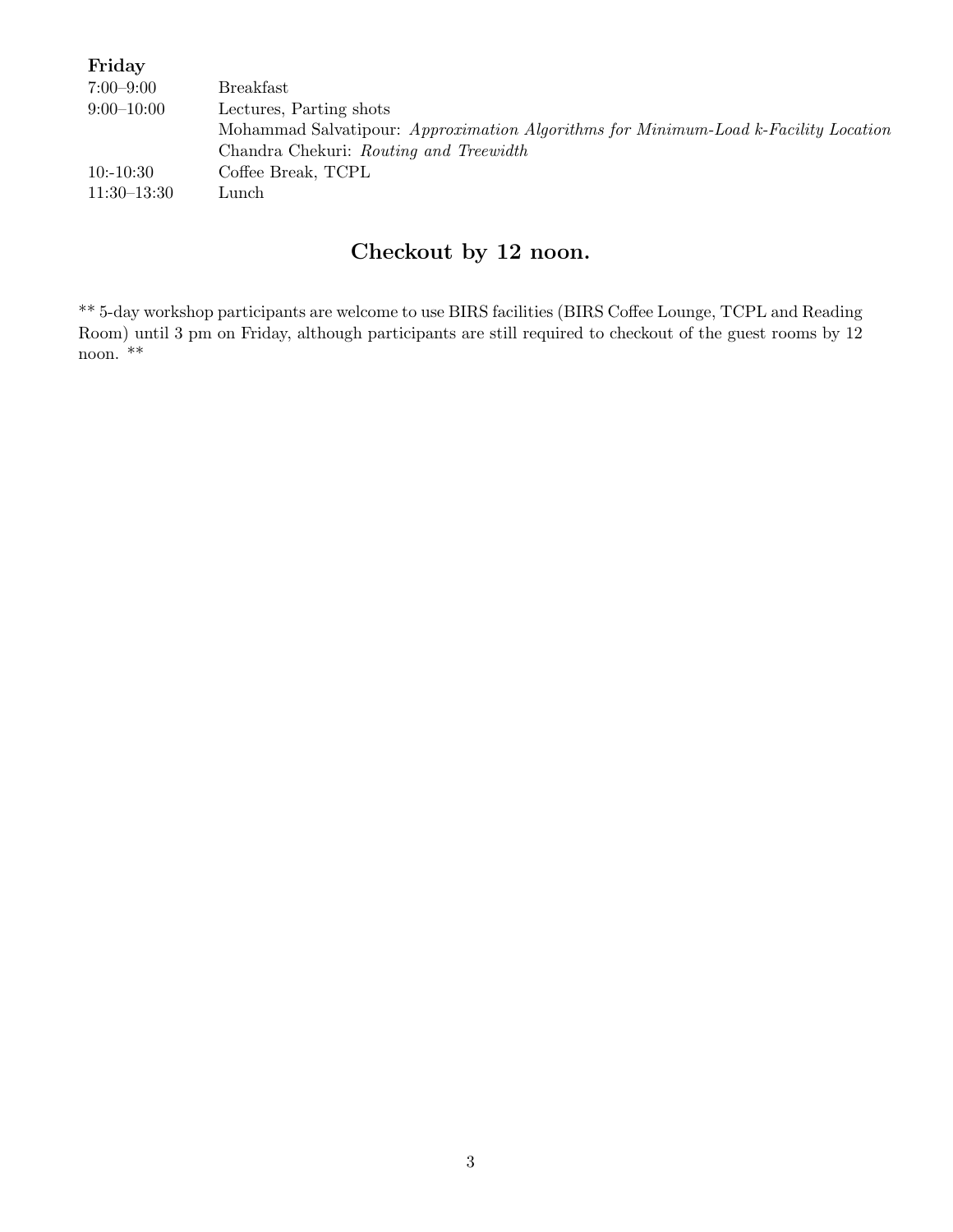# Approximation Algorithms and Hardness of Approximation August 3–8, 2014

# ABSTRACTS (in alphabetic order by speaker surname)

#### Speaker: Hyung-Chan An (EPFL, Lausanne)

#### Title: LP-Based Algorithms for Capacitated Facility Location

Abstract: Linear programming has played a key role in the study of algorithms for combinatorial optimization problems. In the field of approximation algorithms, this is well illustrated by the uncapacitated facility location problem. A variety of algorithmic methodologies, such as LP-rounding and primal-dual method, have been applied to and evolved from algorithms for this problem. Unfortunately, this collection of powerful algorithmic techniques had not yet been applicable to the more general capacitated facility location problem. In fact, all of the known algorithms with good performance guarantees were based on a single technique, local search, and no linear programming relaxation was known to efficiently approximate the problem. In this paper, we present a linear programming relaxation with constant integrality gap for capacitated facility location. We demonstrate that fundamental concepts from the matching theory, including alternating paths and residual networks, provide key insights that lead to the strong relaxation. Our algorithmic proof of integrality gap is obtained by finally accessing the rich toolbox of LP-based methodologies: we present a constant factor approximation algorithm based on LP-rounding. Our results resolve one of the ten open problems selected by the textbook on approximation algorithms of Williamson and Shmoys. This is joint work with Mohit Singh and Ola Svensson.

# Speaker: Per Austrin (KTH Stockholm)

#### Title:  $(2 + \epsilon)$ -SAT is NP-hard

Abstract: We prove the following hardness result for a natural promise variant of the classical CNFsatisfiability problem: given a CNF-formula where each clause has width w and the guarantee that there exists an assignment satisfying at least  $g = w/2 - 1$  literals in each clause, it is NP-hard to find a satisfying assignment to the formula (that sets at least one literal to true in each clause). On the other hand, when  $g = w/2$ , it is easy to find a satisfying assignment via simple generalizations of the algorithms for 2-SAT.

We also prove that given a  $(2k+1)$ -uniform hypergraph that can be 2-colored such that each edge has perfect balance (at most  $k + 1$  vertices of either color), it is NP-hard to find a 2-coloring that avoids a monochromatic edge. In other words, a set system with discrepancy 1 is hard to distinguish from a set system with worst possible discrepancy.

Joint work with Venkatesan Guruswami and Johan Håstad.

#### Speaker: Moses Charikar (Princeton)

#### Title: Smoothed Analysis of Tensor Decompositions

Abstract: Low rank tensor decompositions are a powerful tool for learning generative models, and uniqueness results give them a significant advantage over matrix decomposition methods. However, tensors pose significant algorithmic challenges and tensors analogs of much of the matrix algebra toolkit are unlikely to exist because of hardness results. Efficient decomposition in the overcomplete case (where rank exceeds dimension) is particularly challenging. We introduce a smoothed analysis model for studying these questions and develop an efficient algorithm for tensor decomposition in the highly overcomplete case (rank polynomial in the dimension). In this setting, we show that our algorithm is robust to inverse polynomial error – a crucial property for applications in learning since we are only allowed a polynomial number of samples. While algorithms are known for exact tensor decomposition in some overcomplete settings, these are not known to be stable to noise.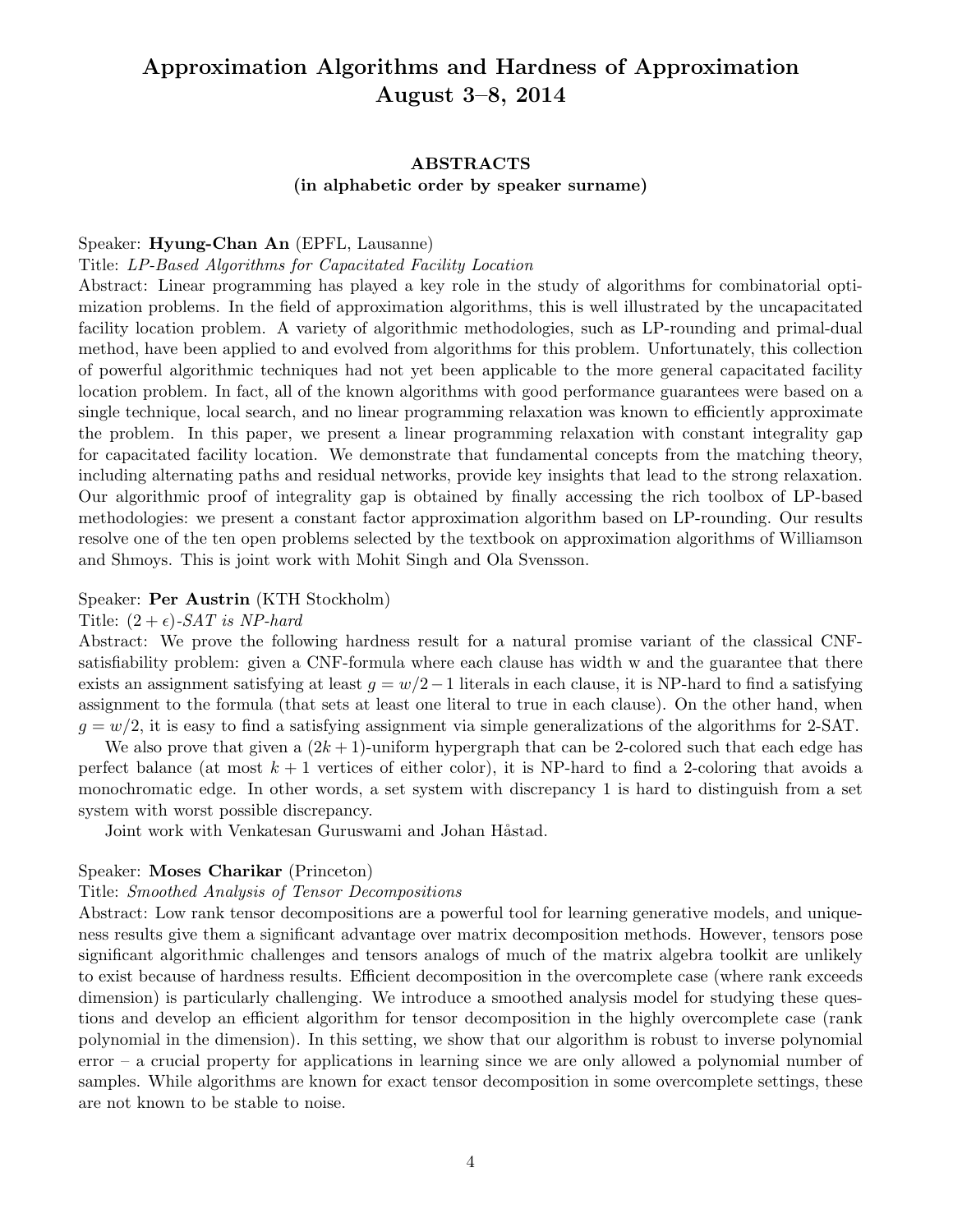Our main technical contribution is to show that tensor products of perturbed vectors are linearly independent in a robust sense (i.e. the associated matrix has singular values that are at least an inverse polynomial). This key result paves the way for applying tensor methods to learning problems in the smoothed setting. In particular, we use it to obtain results for learning multi-view models and mixtures of axis-aligned Gaussians where there are many more "components" than dimensions. The assumption here is that the model is not adversarially chosen, formalized by a perturbation of model parameters. We believe this an appealing way to analyze realistic instances of learning problems, since this framework allows us to overcome many of the usual limitations of using tensor methods.

Joint work with Aditya Bhaskara, Ankur Moitra and Aravindan Vijayaraghavan.

# Speaker: Chandra Chekuri (University of Illinois)

# Title: Routing and Treewidth

Abstract: The study of approximation algorithms for the maximum edge and node disjoint paths problems raised an interesting question on the structure of graphs with large well-linked sets (which are closely related to graph treewidth). The breakthrough work of Chuzhoy in 2011 obtained a poly-logarithmic approximation for the maximum edge disjoint paths problem with constant congestion. Several new results have been obtained by building on her insights and other ideas. We will describe some of these and point out some open problems.

# Speaker: Irit Dinur (Weizmann Institute)

## Title: Open questions in parallel repetition of games and PCPs

Abstract: I will talk about a collection of questions that have to do with parallel repetition and PCPs.

- 1. Parallel repetition of k Player games  $(k = 3 \text{ or more})$ : while we know a lot about the value of a repeated two player game, there is much less for k-players.
- 2. Direct sum of games: if parallel repetition is the direct product of games, then the direct sum operation is easy to define for XOR games. Some interesting things are known here, but no XOR lemma, as of yet.
- 3. Derandomized parallel repetition: what can we expect to get? Is there a PCP theorem with polynomially small error?

# Speaker: Alina Ene (Princeton and U. Warwick)

## Title: Degree-bounded network design with node connectivity requirements

Abstract: We consider degree bounded network design problems with element and vertex connectivity requirements. In the degree bounded Survivable Network Design (SNDP) problem, the input is an undirected graph  $G = (V, E)$  with weights  $w(e)$  on the edges and degree bounds  $b(v)$  on the vertices, and connectivity requirements  $r(uv)$  for each pair uv of vertices. The goal is to select a minimum-weight subgraph H of G that meets the connectivity requirements and it satisfies the degree bounds on the vertices: for each pair uv of vertices, H has  $r(uv)$  disjoint paths between u and v; additionally, each vertex v is incident to at most  $b(v)$  edges in H. We give an  $(O(1), O(1)b(v))$  bicriteria approximation algorithms for the degree-bounded SNDP problem with element connectivity requirements and for several degree-bounded SNDP problems with vertex connectivity requirements. Our algorithms construct a subgraph H whose weight is at most  $O(1)$  times the optimal such that each vertex v is incident to at most  $O(1)b(v)$  edges in H. Our approach extends to network design problems in directed graphs with both in-degree and out-degree constraints.

This talk is based on joint work with Ali Vakilian (MIT).

# Speaker: Anupam Gupta (CMU)

# Title: Greedy algorithms for Steiner forest

Abstract: We consider the following simple algorithm for the Steiner forest problem: find the closest pair of terminals have not been connected to their respective mates yet, and connect them by a shortest path.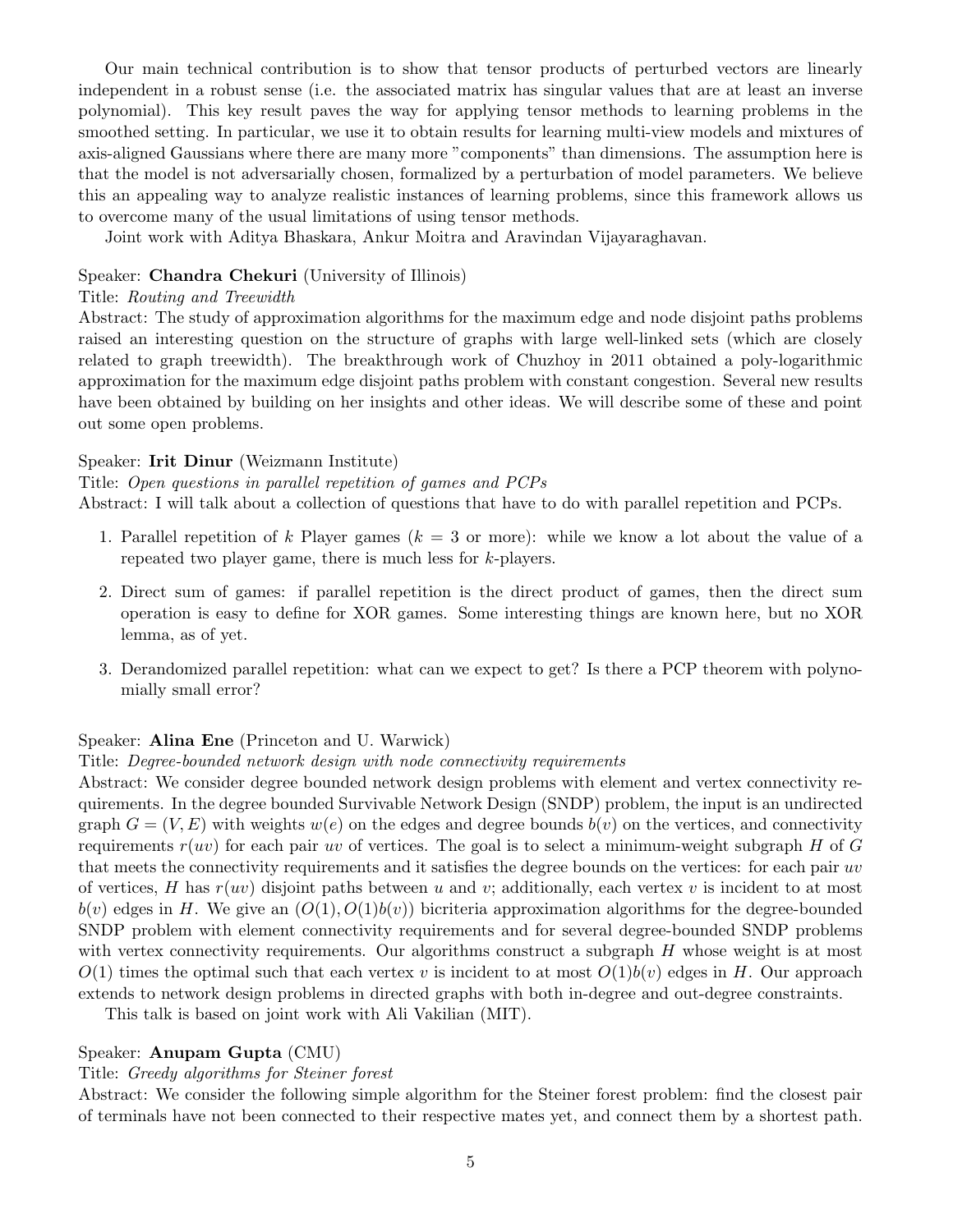Contract the edges in this path and repeat this process until we get a feasible solution. We show that this algorithm is a constant factor approximation for Steiner forest, and use it to get cost-sharing schemes for the Steiner forest problem.

This is joint work with Amit Kumar.

# Speaker: James Lee (Univ. of Washington)

Title: Talagrand's convolution conjecture and anti-concentration of smoothed functions

Abstract: A fundamental tool in Fourier analysis, hardness of approximation, and complexity of Boolean functions is the hypercontractive inequality for the noise operator: If one applies some noise to a nice function on the hypercube, the noised function is more well-behaved than the original. Technically speaking, if the  $L^p$  norm of f is bounded for some  $p > 1$ , then so is the  $L^q$  norm of the noisy version, for some  $q > p$ . But what about functions where we don't have an a-priori smoothness bound? (e.g. indicators of small sets)

Talagrand conjectured that for any non-negative function  $f$ , the noised version of  $f$  cannot be too concentrated in a precise (dimension-independent) sense. I will present a proof of the conjecture for functions on Gaussian space. Previous work in this setting verified the conjecture in fixed dimension (Ball, Barthe, Bednorz, Oleszkiewicz, and Wolff, 2010). The proof proceeds by analyzing a stochastic evolution of the Gaussian measure to our target measure. We will actually see something more general: Every function on Gaussian space that is not too log-concave (noised functions are a special case) cannot be too concentrated. I will discuss some relationships with Fourier analysis and information theory.

Joint work with Ronen Eldan.

#### Speaker: Konstantin Makarychev (Microsoft Research, Redmond)

#### Title: Constant Factor Approximation for Balanced Cut in the PIE Model

Abstract: We propose and study a new semi-random semi-adversarial model for Balanced Cut, a planted model with permutation-invariant random edges (PIE). Our model is much more general than planted models considered previously. Consider a set of vertices  $V$  partitioned into two clusters  $L$  and  $R$  of equal size. Let G be an arbitrary graph on V with no edges between L and R. Let  $E_{\text{random}}$  be a set of edges sampled from an arbitrary permutation-invariant distribution (a distribution that is invariant under permutation of vertices in L and in R). Then we say that  $G + E_{\text{random}}$  is a graph with permutationinvariant random edges. We present an approximation algorithm for the Balanced Cut problem that finds a balanced cut of cost  $O(|E_{\text{random}}|) + npolylog(n)$  in this model. In the most interesting regime, this is a constant factor approximation with respect to the cost of the planted cut.

Joint work with Yury Makarychev and Aravindan Vijayaraghavan.

#### Speaker: Yury Makarychev (TTI Chicago)

#### Title: Nonuniform Graph Partitioning with Unrelated Weights

Abstract: We give a bi-criteria approximation algorithm for the Minimum Nonuniform Partitioning problem, recently introduced by Krauthgamer, Naor, Schwartz and Talwar (2014). In this problem, we are given a graph  $G = (V, E)$  on n vertices and k numbers  $\rho_1, ..., \rho_k$ . The goal is to partition the graph into k disjoint sets  $P_1, ..., P_k$  satisfying  $|P_i| \leq \rho_i n$  so as to minimize the number of edges cut by the partition. Our algorithm has an approximation ratio of  $O(\sqrt{\log n \log k})$  for general graphs, and an  $O(1)$  approximation for graphs with excluded minors. This is an improvement upon the  $O(\log n)$  algorithm of Krauthgamer, Naor, Schwartz and Talwar (2014). Our approximation ratio matches the best known ratio for the Minimum (Uniform)  $k$ -Partitioning problem.

We extend our results to the case of "unrelated weights" and to the case of "unrelated d-dimensional weights". In the former case, different vertices may have different weights and the weight of a vertex may depend on the set  $P_i$  the vertex is assigned to. In the latter case, each vertex u has a d-dimensional weight  $r(u, i) = (r_1(u, i), ..., r_d(u, i))$  if u is assigned to  $P_i$ . Each set  $P_i$  has a d-dimensional capacity  $c(i) = (c_1(i), c_d(i))$ . The goal is to find a partition such that  $\sum_{u_i} r(u, i)c(i)$  coordinate-wise. Joint work with K. Makarychev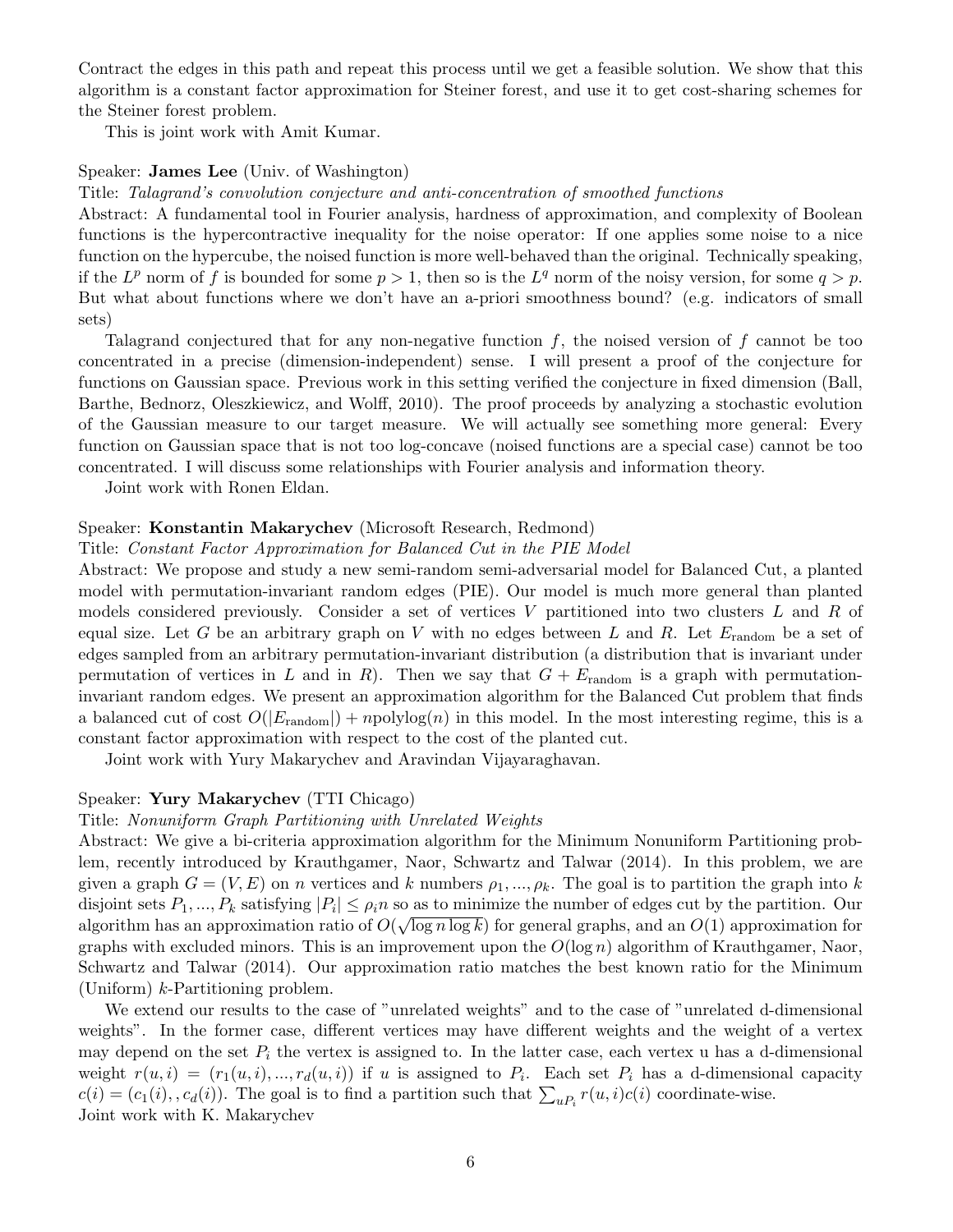### Speaker: Shayan Oveis-Gharan (Univ. of Washington)

Title: Effective Resistance Flows and Asymmetric TSP

Abstract: I will talk about connections between the recent proof of the Kadison-Singer conjecture and the thin tree conjecture and approximability of Asymmetric TSP.

#### Speaker: Matthias Poloczek (Cornell)

Title: Limitations of greedy algorithms for MAX SAT

Abstract: The maximum satisfiability problem (MAX SAT) is a fundamental problem in discrete optimization. Given a collection of clauses with nonnegative weights, our goal is to find an assignment to the variables that satisfies clauses of maximum total weight. Recently, Poloczek and Schnitger proposed a randomized greedy algorithm was proposed that achieves a 3/4 approximation for MAX SAT (see the talk of Anke van Zuylen for an overview of subsequent work). In particular, its performance is comparable to Yannakakis' algorithm based on flows and LP (1994) or the LP-rounding algorithm of Goemans and Williamson (1994). The simple algorithm processes the variables in a worst case order and draws its strength from carefully chosen assignment probabilities.

In this talk we explore the limitations of the greedy paradigm using the model of priority algorithms of Borodin, Nielsen, and Rackoff (2003). On the one hand, we wonder if a better approximation ratio can be obtained by further fine-tuning the assignment probabilities of the randomized greedy algorithm? On the other hand, we study the question whether the greedy algorithm can be derandomized, and therefore investigate the strength of deterministic greedy algorithms. We conclude with a structural result on balanced MAX 2SAT and show that the deterministic greedy algorithm of Johnson (1974) achieves a 3/4 approximation for such instances.

Based on joint work with Alice Paul and David P. Williamson.

#### Speaker: Prasad Raghavendra (UC Berkeley)

Title: On the power of Symmetric LP/SDP relaxations Abstract: In this talk we will present two results:

- 1. We show that for  $k < n/4$  the k-rounds sum-of-squares or Lasserre SDP relaxation achieve best possible approximation guarantee for Max-CSPs among all symmetric SDP relaxations of size at most  $\binom{n}{k}$  $\binom{n}{k}$ .
- 2. We will show how to construct linear programs for TSP that are instance-optimal among all symmetric linear programs.

#### Speaker: R. Ravi (CMU)

Title: Deliver or hold: Approximation algorithms for the periodic inventory routing problem

Abstract: The inventory routing problem involves trading off inventory holding costs at client locations with vehicle routing costs to deliver frequently from a single central depot to meet deterministic client demands over a finite planning horizon. In this paper, we consider periodic solutions that visit clients in one of several specified frequencies, and focus on the case when the frequencies of visiting nodes are nested. We give the first constant-factor approximation algorithms for designing optimum nested periodic schedules for the problem with no limit on vehicle capacities by simple reductions to prize-collecting network design problems. For instance, we present a 2.55-approximation algorithm for the minimum-cost nested periodic schedule where the vehicle routes are modeled as minimum Steiner trees. We also show a general reduction from the capacitated problem where all vehicles have the same capacity to the uncapacitated version with a slight loss in performance. This reduction gives a 4.55-approximation for the capacitated problem. In addition, we prove several structural results relating the values of optimal policies of various types.

Joint work with Takuro Fukunaga and Afshin Nikzad.

Speaker: Mohammad Salavatipour (University of Alberta) Title: Approximation Algorithms for Minimum-Load k-Facility Location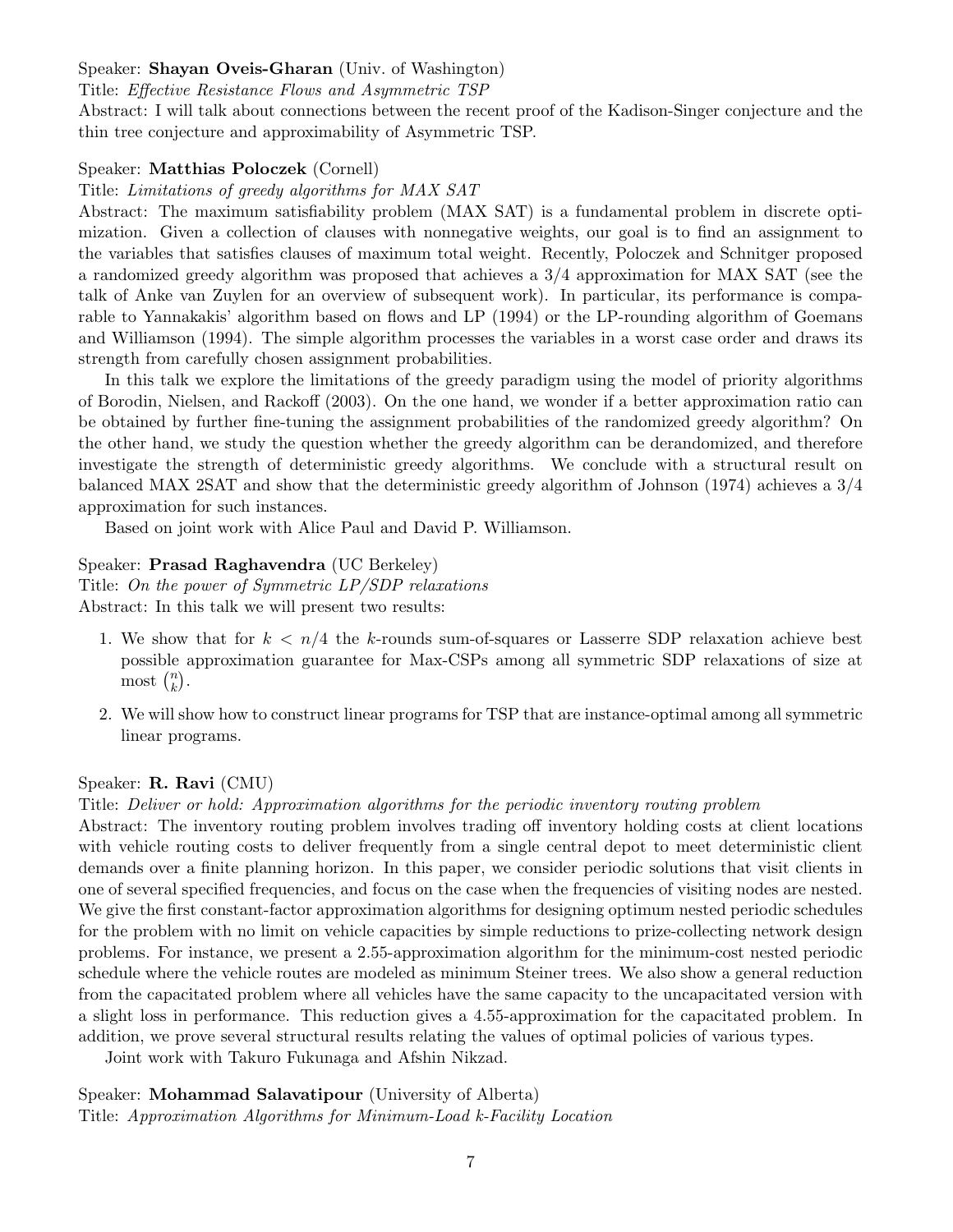Abstract: We consider a facility-location problem that abstracts settings where the cost of serving the clients assigned to a facility is incurred by the facility. Formally, we consider the minimum-load k-facility location (MLKFL) problem, which is defined as follows. We have a set  $\mathcal F$  of facilities, a set  $\mathcal C$  of clients, and an integer  $k \geq 0$ . Assigning client j to a facility f incurs a connection cost  $d(f, j)$ . The goal is to open a set  $F \subset \mathcal{F}$  of k facilities, and assign each client j to a facility  $f(j) \in F$  so as to minimize  $\max_{f \in F} \sum_{j \in \mathcal{C}:f(j)=f} d(f,j)$ ; we call  $\sum_{j \in \mathcal{C}:f(j)=f} d(f,j)$  the *load* of facility f. This problem was studied under the name of min-max star cover but only has bicriteria approximation algorithms for when  $\mathcal{F} = \mathcal{C}$ . MLKFL is rather poorly understood, and only an  $O(k)$ -approximation is currently known even for line metrics. We present some approximation schemes for MLKFL on line and tree metrics. We also show that (a) even a configuration-style LP-relaxation has a bad integrality gap; and (b) a multi-swap k-median style local-search heuristic has a bad locality gap.

Joint work with: S. Ahmadian, B. Behsaz, Z. Friggstad, A. Jorati, C. Swamy.

#### Speaker: Thomas Rothvoss (Univ. of Washington)

#### Title: Constructive discrepancy minimization for convex sets

Abstract: A classical theorem of Spencer shows that any set system with n sets and n elements admits a coloring of discrepancy  $O(\sqrt{n})$ . Recent exciting work of Bansal, Lovett and Meka shows that such colorings can be found in polynomial time. In fact, the Lovett-Meka algorithm finds a half integral point in any "large enough" polytope. However, their algorithm crucially relies on the facet structure and does not apply to general convex sets. We show that for any symmetric convex set  $K$  with measure at least  $\exp(-n/500)$ , the following algorithm finds a point  $y \in K \cap [-1,1]^n$  with  $\Omega(n)$  coordinates in  $\{-1,+1\}$ : (1) take a random Gaussian vector x; (2) compute the point  $y \in K \cap [-1,1]^n$  that is closest to x. (3) return y. This provides another truly constructive proof of Spencer's theorem and the first constructive proof of a Theorem of Giannopoulos.

#### Speaker: Anastasios (Tasos) Sidiropoulos (Ohio State University)

#### Title: Spectral concentration, robust k-center, and simple clustering

Abstract: A popular graph clustering method is to consider the embedding of an input graph into  $R^k$ induced by the first  $k$  eigenvectors of its Laplacian, and to partition the graph via geometric manipulations on the resulting metric space. Despite the practical success of this methodology, there is limited understanding of several heuristics that follow this framework. We provide theoretical justification for a natural such heuristic that has been previously proposed [Balakrishnan et al., 2011, Ng, Jordan, and Weiss, 2001].

Our result can be summarized as follows. We say that a partition of a graph is strong if each cluster has small external conductance, but large internal conductance. We consider a spectral clustering algorithm which computes a partition into  $k$  clusters by approximating the robust  $k$ -center problem on the metric induced by the embedding into k-dimensional eigenspace. We show that for bounded-degree graphs with a sufficiently large gap between the k-th and  $(k+1)$ -th eigenvalue of its Laplacian, this algorithm computes a partition that is arbitrarily close to a strong one.

Our proof uses a recent result due to [Gharan and Trevisan, 2014] on the existence of strong partitions in graphs with sufficiently large spectral gap. Combining our result with a greedy 3-approximation for robust k-center due to [Charikar et al., 2001] gives us the desired spectral partitioning algorithm. We also show how a simple greedy algorithm for k-center can be implemented in time  $O(nk^2 \log n)$ . Finally, we evaluate our algorithm on some real-world, and synthetic inputs.

#### Speaker: Mohit Singh (Microsoft Research, Redmond)

#### Title: Computability of Maximum Entropy Distributions and Counting Problems

Abstract: Given a polytope P and a point  $x \in P$ , there can be many ways to write x as a convex combination of vertices of P. Interpreting any convex combination as a probability distribution over vertices of P, the distribution that maximizes entropy has received considerable interest. Interest in such distributions arises due to their applicability in areas such as statistical physics, economics, biology, information theory, machine learning, combinatorics and, more recently, approximation algorithms. In this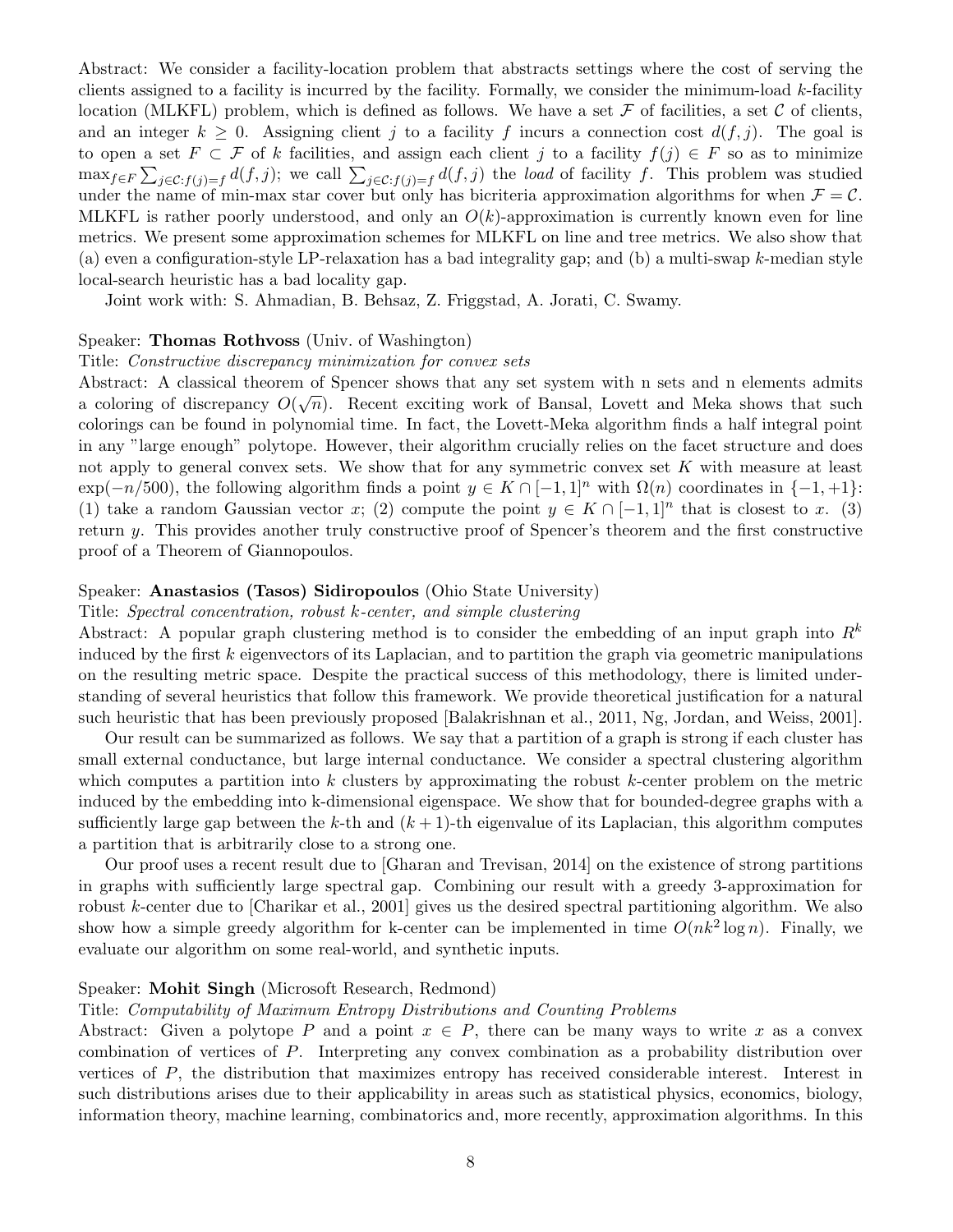talk, I will discuss the computability of maximum entropy distributions. A key difficulty in computing maxentropy distributions has been to show that they have polynomially-sized descriptions. We show that such descriptions exist under general conditions. Subsequently, we show how algorithms for (approximately) counting the vertices of  $P$  can be translated into efficient algorithms to (approximately) compute maxentropy distributions. In the reverse direction, we show how access to algorithms that compute max-entropy distributions can be used to count, which establishes an equivalence between counting and computing maxentropy distributions.

This is joint work with Nisheeth Vishnoi.

#### Speaker: David Steurer (Cornell)

#### Title: Sum-of-Squares Method, Tensor Decomposition, and Dictionary Learning

Abstract: The sum-of-squares method is a widely-studied, conceptually simple meta-algorithm that, for a broad range of problems, captures the best known algorithms and potentially achieves better and plausibly optimal guarantees for these problems. We introduce a general approach for proving guarantees of efficient approximation algorithms based on the sum-of-squares method by exploiting connections to proof complexity. Following this approach, we give efficient algorithms with significantly improved guarantees for several problems arising in machine learning and optimization, in particular, robust tensor decomposition and dictionary learning. Based on joint works with Boaz Barak and Jonathan Kelner.

# Speaker: Ola Svensson (EPFL, Lausanne)

## Title: Combinatorial Algorithm for Restricted Max-Min Fair Allocation

Abstract: We study the basic allocation problem of assigning resources to players so as to maximize fairness. This is one of the few natural problems that enjoys the intriguing status of having a better estimation algorithm than approximation algorithm. Indeed, a certain configuration-LP can be used to estimate the value of the optimal allocation to within a factor of  $4 + \epsilon$ . In contrast, however, the best known approximation algorithm for the problem has an unspecified large constant guarantee.

In this paper we narrow this gap by giving a 13-approximation algorithm for the problem. Our approach develops a local search technique introduced by Haxell for hypergraph matchings, and later used in this context by Asadpour, Feige, and Saberi. For our local search procedure to terminate in polynomial time, we introduce several new ideas such as lazy updates and greedy players. Besides the improved approximation guarantee, the highlight of our approach is that it is purely combinatorial and uses the configuration-LP only in the analysis.

This is joint work with Chidambaram Annamalai and Christos Kalaitzis.

## Speaker: Chaitanya Swamy (Univ. of Waterloo)

#### Title: Region-Growing and Combinatorial Algorithms for k-Route Cut Problems

Abstract: We study the k-route generalizations of various cut problems, the most general of which is kroute multicut  $(k-MC)$ , wherein we are given r source-sink pairs and the goal is to delete a minimum-cost set of edges to reduce the edge-connectivity of every source-sink pair to below  $k$ . The  $k$ -route extensions of multiway cut (k-MWC), and the minimum s-t cut problem (k- $(s,t)$ -Cut), are similarly defined. These cut problems arise naturally in the study of k-route flows, which are dual objects to k-route cuts, and can also be motivated directly the viewpoint of network interdiction problems, which abstract settings where an attacker seeks to disrupt a network while incurring minimum cost.

For k-route multiway cut, we devise simple combinatorial algorithms that yield bicriteria approximation guarantees that markedly improve upon the previous-best guarantees. For k-route multicut, we design algorithms that improve upon the previous-best approximation factors by roughly an  $O(\sqrt{\log r})$ -factor, when  $k = 2$ , and for general k and unit costs and any fixed violation of the connectivity threshold k. Notably, our guarantees also translate to integrality-gap results for a natural linear-programming (LP) relaxation for k-MC. The main technical ingredient and innovation is the definition of a new, powerful region-growing lemma that allows us to perform region-growing in a recursive fashion even though the LP solution yields a *different metric* for each source-sink pair, and without incurring an  $O(\log^2 r)$  blow-up in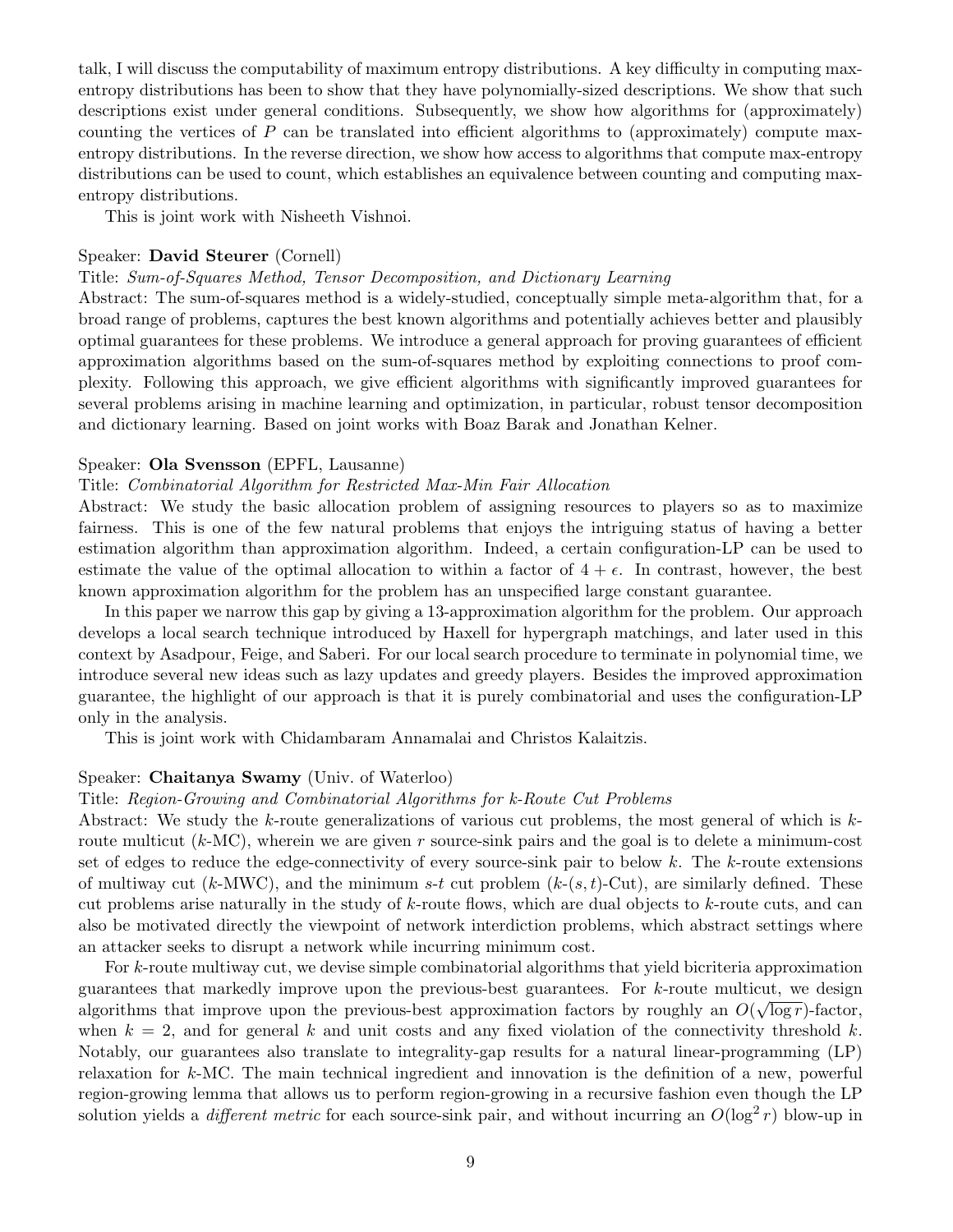the cost that is inherent in some previous applications of region growing to  $k$ -route cuts. We complement these results by showing that (even) the k-route  $s-t$  cut problem is at least as hard to approximate as the densest-k-subgraph (DkS) problem on uniform hypergraphs. This rules out sub-poly $(k)$ -factor unicriterion approximation unless one improves the state-of-the-art for DkS on graphs, and proves the existence of a family of one-way functions.

Joint work with Guru Guruganesh and Laura Sanita.

# Speaker: Madhur Tulsiani (TTI Chicago)

### Title: A Characterization of Strong Approximation Resistance

Abstract: For a predicate  $f: \{-1,1\}^k \mapsto \{0,1\}$  with  $\rho(f) = \frac{|f^{-1}(1)|}{2^k}$  $\frac{1}{2^k}$ , we call the predicate *strongly* approximation resistant if given a near-satisfiable instance of  $CSP(f)$ , it is computationally hard to find an assignment such that the fraction of constraints satisfied is outside the range  $[\rho(f) - \Omega(1), \rho(f) + \Omega(1)]$ .

We present a characterization of strongly approximation resistant predicates under the Unique Games Conjecture. We also present characterizations in the *mixed* linear and semi-definite programming hierarchy and the Sherali-Adams linear programming hierarchy. In the former case, the characterization coincides with the one based on UGC. Each of the two characterizations is in terms of existence of a probability measure on a natural convex polytope associated with the predicate.

The predicate is called *approximation resistant* if given a near-satisfiable instance of  $CSP(f)$ , it is computationally hard to find an assignment such that the fraction of constraints satisfied is at least  $\rho(f)$  +  $\Omega(1)$ . When the predicate is odd, i.e.  $f(-z) = 1 - f(z)$ ,  $\forall z \in \{-1,1\}^k$ , it is easily observed that the notion of approximation resistance coincides with that of strong approximation resistance. Hence for odd predicates, in all the above settings, our characterization of strong approximation resistance is also a characterization of approximation resistance.

Joint work with Subhash Khot and Pratik Worah.

#### Speaker: Nisheeth Vishnoi (EPFL, Lausanne)

# Title: TSP on Regular Graphs and Beyond

Abstract: I will present a very simple algorithm for TSP on regular graphs which outputs better and better tours as the degree increases. Subsequently, inspired by these proof techniques, I will discuss approaches for the general TSP/ATSP problems.

#### Speaker: Jan Vondrak (IBM Almaden)

Title: Approximability of Multiway Partitioning Problems and Lower Bounds from Sperner's Colorings Abstract: I will discuss several problems where the goal is partition a ground set into several pieces while minimizing a "cut-type" objective function - examples inlude Multiway Cut, Node-weighted Multiway Cut, Metric Labeling and Hypergraph Labeling. By now it is known that a natural LP gives an optimal approximation for these problems, assuming the Unique Games Conjecture (and the UGC assumption can be removed for certain submodular generalizations of these problems). However, we don't know how to round this LP in general and analyzing it for specific problems still leads to interesting questions. I will discuss some effective rounding strategies and constructions of integrality gaps that lead to questions about colorings of the simplex reminiscent of Sperner's Lemma.

Speaker: Jens Vygen (Univ. of Bonn) Title: Ears and tours Abstract: TBA

#### Speaker: Andreas Wiese (MPI)

## Title: Approximation Schemes for Maximum Weight Independent Set of Rectangles

Abstract: In the Maximum Weight Independent Set of Rectangles (MWISR) problem we are given a set of n axis-parallel rectangles in the 2D-plane, and the goal is to select a maximum weight subset of pairwise nonoverlapping rectangles. Due to many applications, e.g., in data mining, map labeling and admission control,